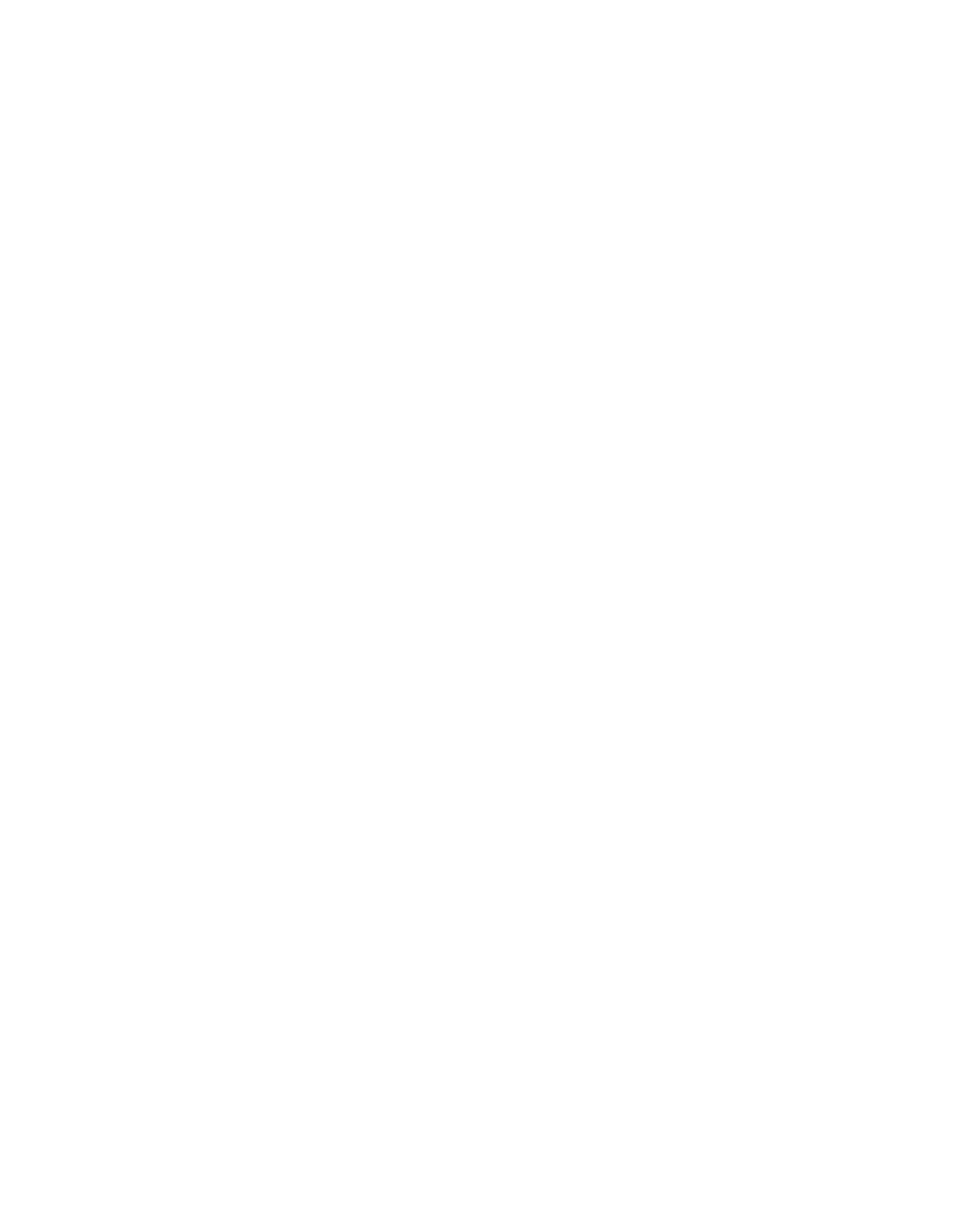# **TABLE OF CONTENTS**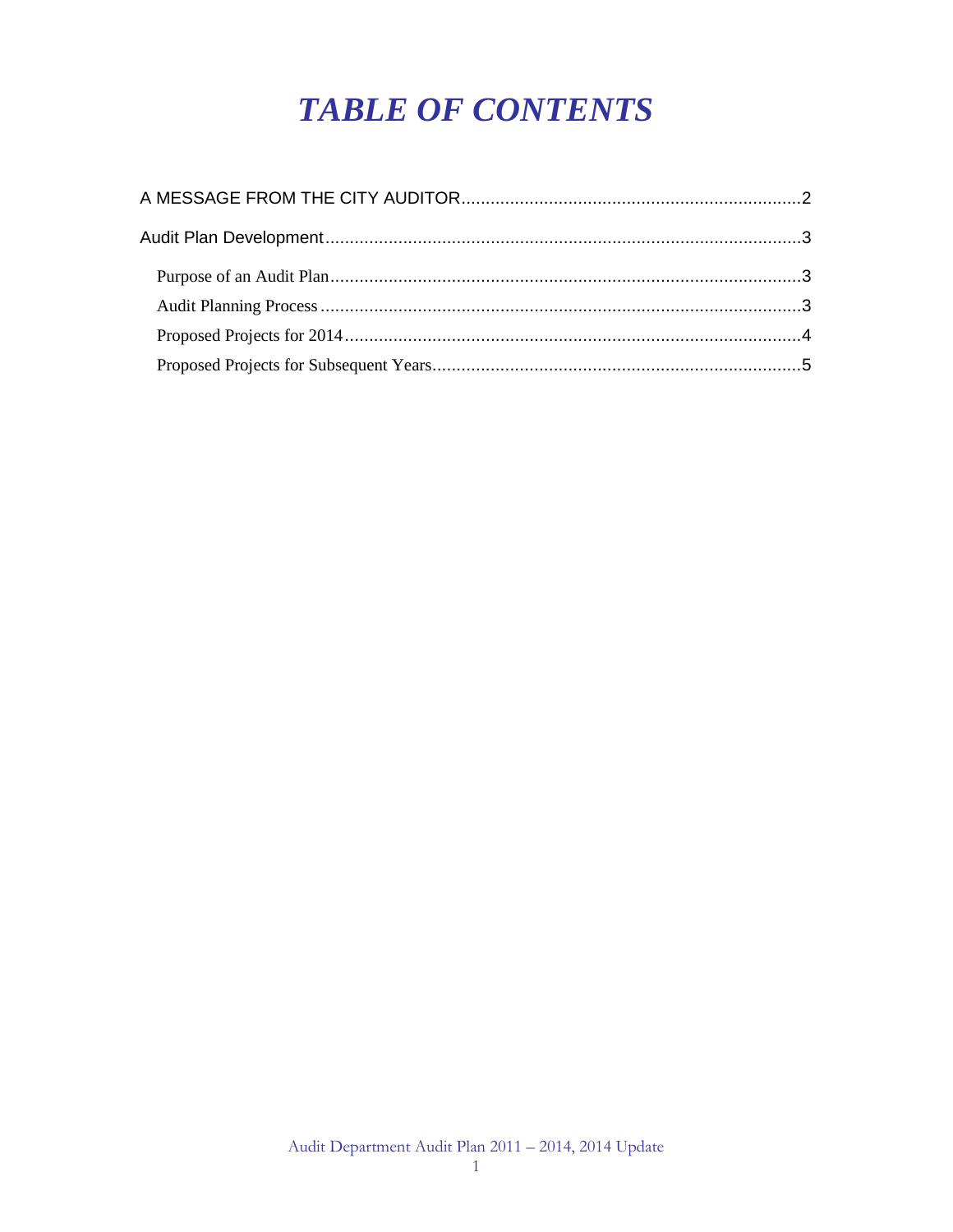#### <span id="page-3-0"></span>A **MESSAGE FROM THE CITY AUDITOR**

I am pleased to present an updated Audit Plan for 2014. The original 2011-2014 Audit Plan was developed through a comprehensive process that involved broad consultation with Councillors and senior managers across the organization. In addition, utilizing our Integrated Risk Management Model, risk profiles were updated for all key services and a Corporate Risk Profile was created to provide context for our plan.

Council has requested four new projects that were added to the 2014 Audit Plan. These projects are the Legal Review of the New Fire Paramedic Stations Construction Project Report, Waverly West Arterial Roads Project, Audit of Winnipeg Police Service Headquarters Construction Project and the Quantity Survey for Winnipeg Police Headquarters Capital Project. The addition of these projects resulted in the deferral of several projects from the 2014 Plan. The projects deferred from 2014 can be found in the list of *Potential Projects for Subsequent years*.

I look forward to reporting the results of our work over the year covered by this plan.

Sincerely,

Buai With

 *Brian Whiteside CA•CIA City Auditor May 15, 2014*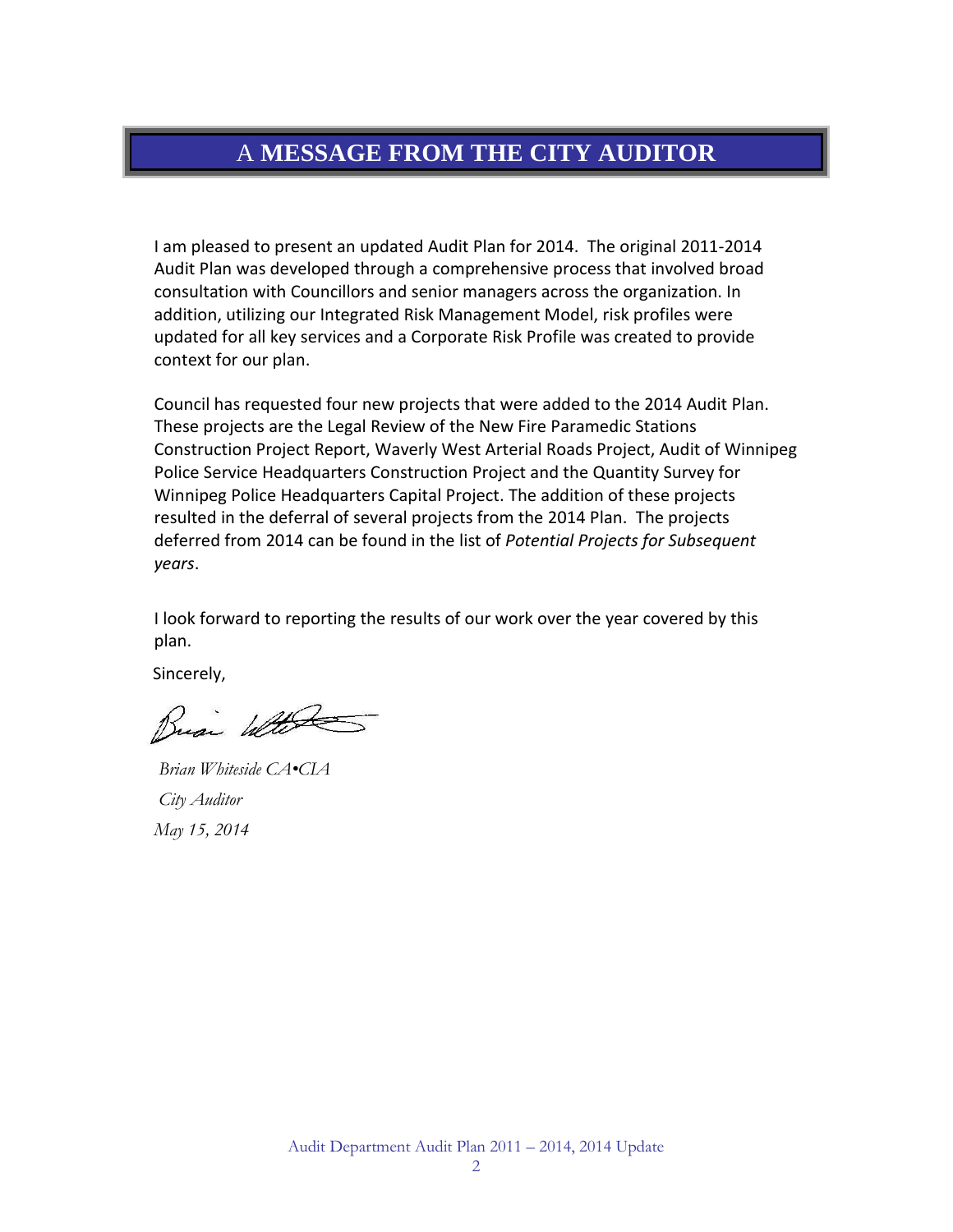## *Audit Plan Development*

#### <span id="page-4-1"></span><span id="page-4-0"></span>*Purpose of an Audit Plan*

The purpose of a formal audit plan is to provide a disciplined approach to the identification of potential audit projects. Formal planning has several benefits:

- It focuses scarce resources on priority or high-risk areas.
- It provides the basis for the involvement of clients and stakeholders in the audit planning process.
- It ensures that all business units (and associated risks) are considered for audit attention during the planning process.
- It serves as a standard against which to measure the performance of the Audit Department.

#### <span id="page-4-2"></span>*Audit Planning Process*

The Audit Department developed a 2011–2014 Audit Plan, that was endorsed by the Audit Committee and approved by Council. The original Audit Plan included projects proposed for a four year period to coincide with the term of City Council. The process to develop the four year plan was comprehensive, but was based upon the risks and priorities that existed at a certain point in time. Since we are operating in a dynamic environment, risks and priorities are constantly changing. The following page highlights the proposed projects for 2014, the final year of this audit plan.

Beginning in the fall of 2014, the Audit Department will initiate a new audit planning process, soliciting feedback from all senior City Administrators as well as elected officials. The proposed 2015-2018 will be presented to Audit Committee in early 2015.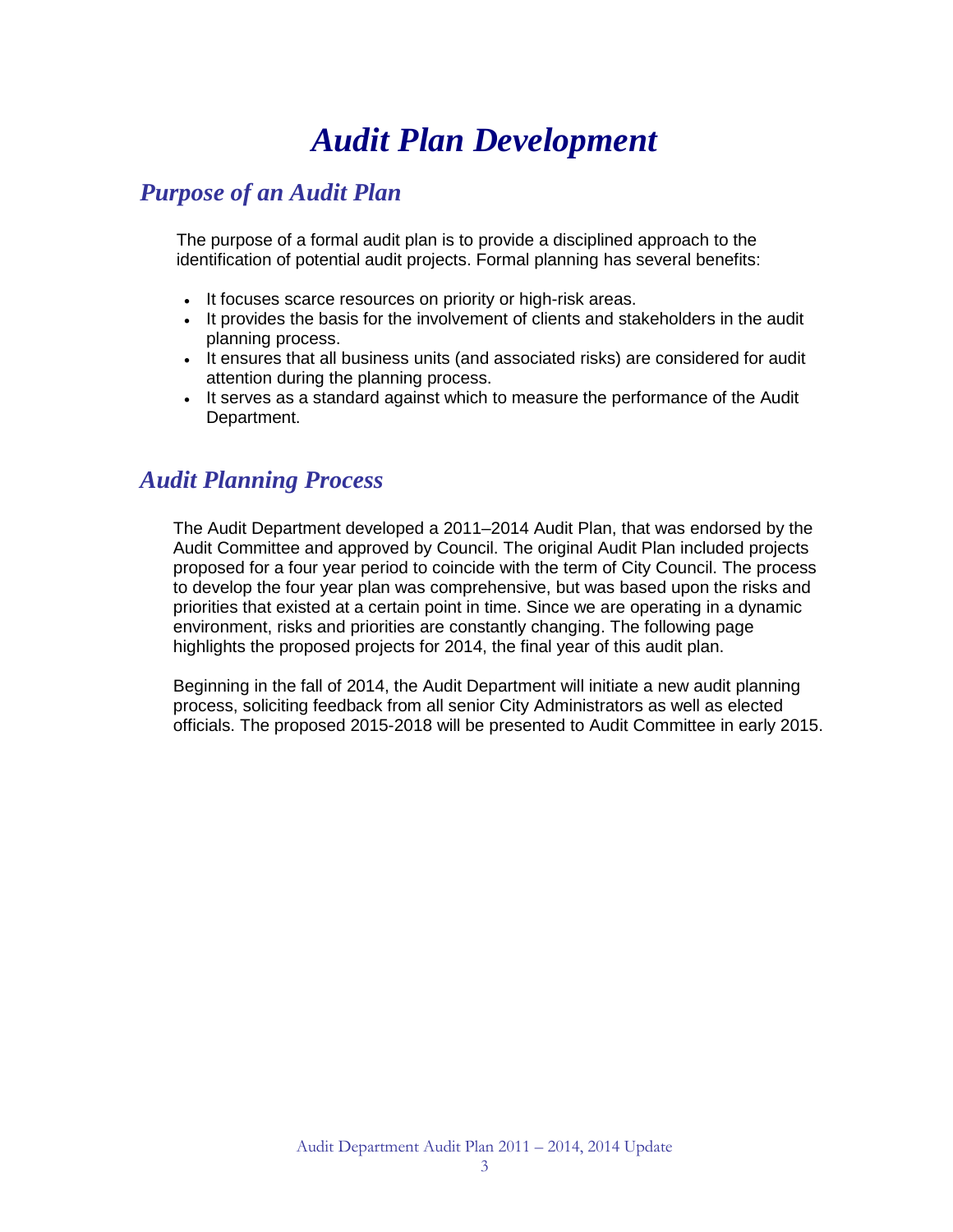### *Proposed Projects for 2014*

<span id="page-5-0"></span>

| <b>2014 PROJECTS</b>                                                                                                             |                                                                                                                                                                                                                                                                                                                                |  |
|----------------------------------------------------------------------------------------------------------------------------------|--------------------------------------------------------------------------------------------------------------------------------------------------------------------------------------------------------------------------------------------------------------------------------------------------------------------------------|--|
| <b>Advisory Services Projects</b>                                                                                                | <b>Assurance Services Projects</b>                                                                                                                                                                                                                                                                                             |  |
| <b>On-going Commitments</b>                                                                                                      | <b>On-going Commitments</b>                                                                                                                                                                                                                                                                                                    |  |
| <b>Assessment Communications Task</b><br>Force<br>Quarterly Report Card and Follow-up<br><b>Investigations Services Projects</b> | Collective Agreements Due Diligence*<br>Councillors' Representation Allowance*<br><b>Real Estate Management Audit</b><br>Waverley West Arterial Roads Project<br>Legal Review of the New Fire<br><b>Paramedic Stations Construction</b><br><b>Project Report</b><br>311 Contact Centre                                         |  |
| Reports received through the Fraud &<br><b>Waste Hotline</b>                                                                     | <b>New Projects</b><br>Audit of Winnipeg Police Service<br><b>Headquarters Construction Project</b><br>Quantity Survey for the Winnipeg<br>Police Service Headquarters Capital<br>Project<br><b>By-law Enforcement</b><br>Winnipeg Fire Paramedic Heavy Fleet<br>Operations<br>Liabilities for Contaminated Sites <sup>1</sup> |  |

Notes:

1 – Moved from 2013

\*Due Diligence Reviews of Collective Agreements negotiations and the annual audit of the Councillors' Representation Allowance are mandatory projects.